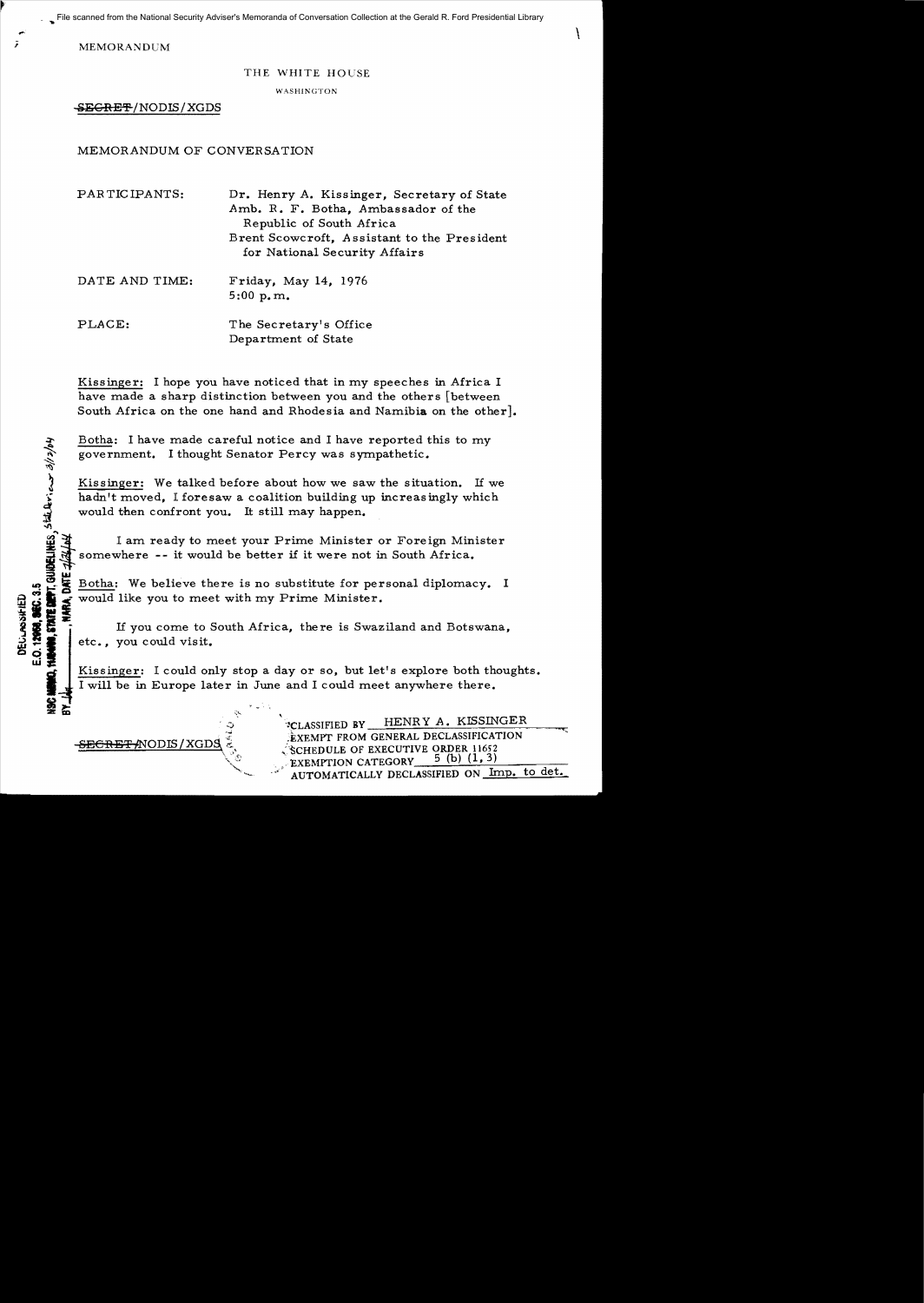### $-$ <del>SEGRET</del>/NODIS/XGDS  $-$  2.

.. . .

Botha: I will report your sugge stion.

Kissinger: My idea is the best way to slow things down in Rhodesia is to make it an African issue -- that is, to keep the Cubans and the others out.

We need a platform. from. which to talk to Black Africa **--** and talk to you. I don't have a clear-cut idea of what to do **--** nor do I think we have to set a record for action.

But we have to move enough to preempt the Cubans. If we can get the Cubans out, we will be dealing with a new situation. If we can separate the South African is sue from Rhode sia it will give more time to deal with South Africa **--** unless Rhodesia is settled in a way that accelerates the problem..

Botha: I have asked my Foreign Minister to make a statement supporting some elements of your speech and trip.

Kissinger: If he could say something which would show that you are not a totally reactionary, racist state.

Botha: We have never shared power. Smith -- in the Constitution-- has. We are for majority rule but through separate states. We are for the same goal.

Kissinger: We are not trying to reform you. We are trying to prevent the radicalization of Black Africa and a race war. We want to avoid your having to face a coalition of 46 African states **--** supported by the Cubans, North Koreans, North Vietnamese, or whatever. I don't have any ideas for a solution. If you had made these states independent  $10$  years ago it would have been easier. There is no reason Transkei is less viable than the Gambia.

They discussed meeting arrangements for one or two days, probably in Switzerland between the 22nd and 24th of June. There would be some plenary and some private meetings.]

Botha: We have nowhere to go. We are not like the British or the Portuguese. We will fight to the last man.

Kissinger: I think history is against you, but we want to buy time at least. Perhaps different perceptions will develop if we can get the black states involved in development rather than organizing against the whites.

Botha: My Prime Minister will have some problems meeting with your Department people.

## -SE<del>GRET/</del> NODIS/XGDS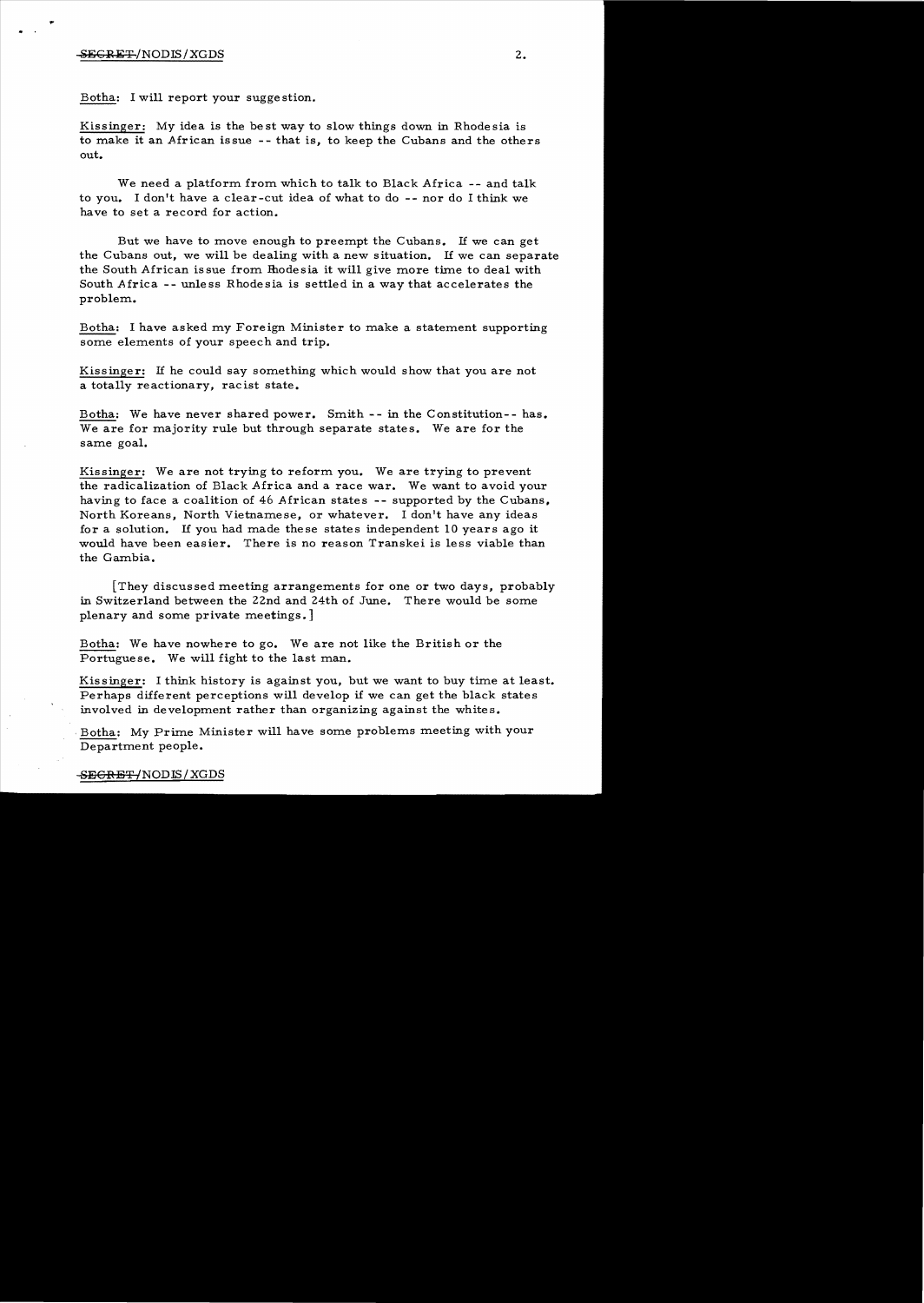- V KIBothan 14 Um 76 K Thomas your home withered Showing would sharp betwitting bet pompe ithing B I show unall emped intere of Crone rejected to my Gent, Ith Perry was sepay. K Ine taked where how we sawced If we hadn't wround, I ferese on Crahton huilding my concernation beheart avout their confinit pour. Still may before. seenly to writing PM a Rove Bratten - latter when S.A. B WI behind the world for formal If permis and the S.R. there is Sing along Belsimmer etc. I could not they a long a so, but the  $\mathcal{K}^$ yplac both this. I being Enchit June + could most ougarture. B I will upont your sing. K Zy when is a treat wing to slow things komme in thebrien is to make it

- am Operconn risent - it, hly - Cubans, etc We wand a platform from eitherto total K Block your and tack to you. 2 clair times element idee patritiques mor les letrointens havets seton record for best in home to more ency to premient Ceh. from can get antonnomet, and -will we denting w/a new-wit. Hun can separate SA issue pour Rhocksen in will give more time 5 deed 5 (SA - united abrokance is seited in a way it anelievety C fester. B Sbrmearhed un FN 25 moles stamment supporting some abounts K Je could our something which word there that' you are inst or TANK reactiony days state B. We have went shows I former, don't in an a court - has We and for conspirity under but three Agunsts Hote. We arefore some pal. K we are writtening to use in man here